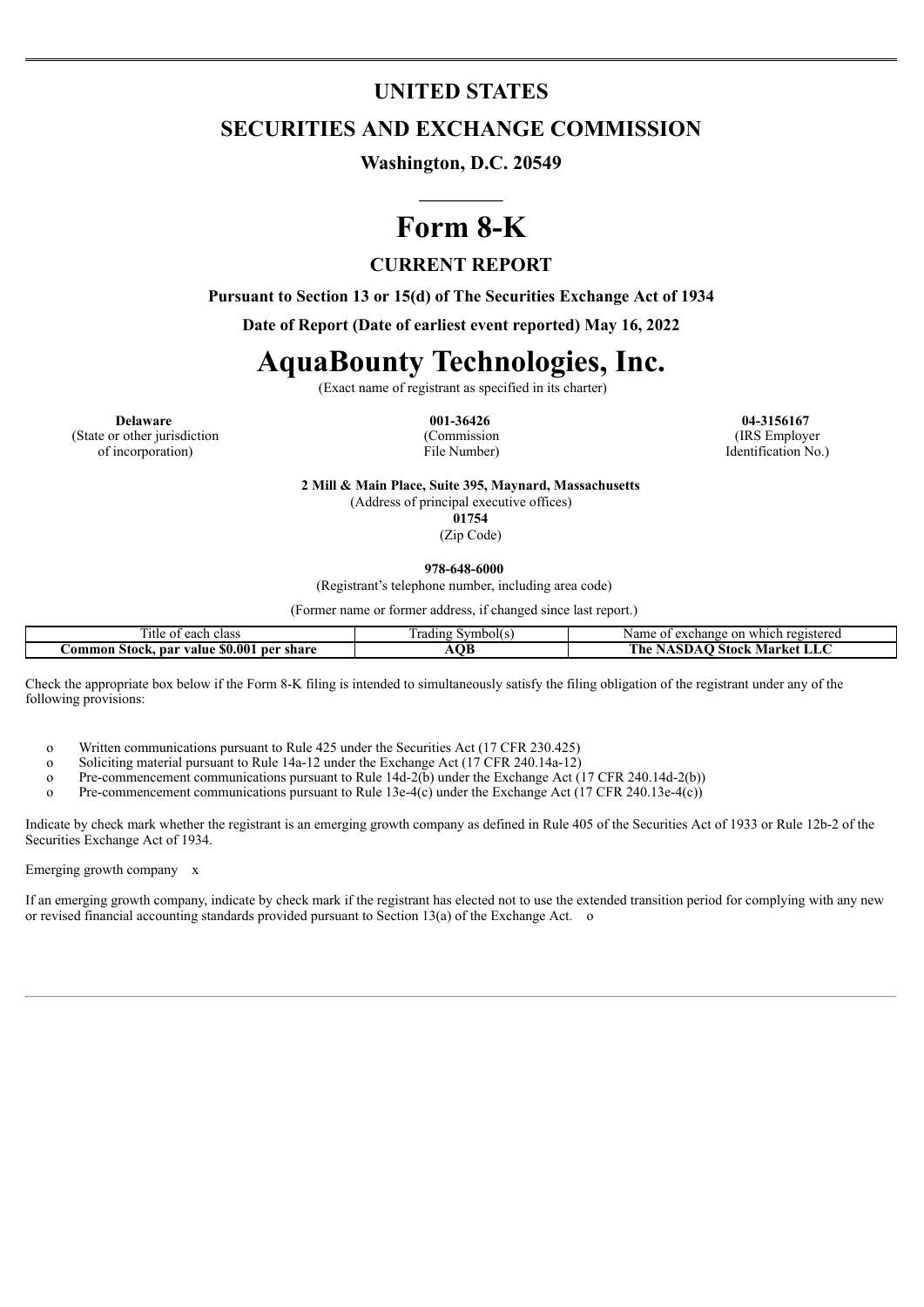#### **Item 7.01. Regulation FD Disclosure.**

On May 16, 2022, AquaBounty Technologies, Inc. (the "Company") filed a supplement ("Supplement") to its definitive proxy statement filed with the Securities and Exchange Commission on April 14, 2022 to reduce the requested increase in authorized shares of the Company's common stock, \$0.001 par value per share ("Common Stock") from 200 million to 150 million, pursuant to Proposal 3 (to approve an amendment to the Company's Third Amended and Restated Certificate of Incorporation, as amended, to increase the number of authorized shares of Common Stock). A copy of the Supplement is attached hereto as Exhibit 99.1 and is incorporated herein by reference.

On May 17, 2022, the Company issued a press release announcing the adjournment of the 2022 Annual Meeting of Stockholders. A copy of the press release is attached hereto as Exhibit 99.2 and is incorporated herein by reference.

The information included in this Current Report on Form 8-K pursuant to Item 7.01, including Exhibits 99.1 and 99.2 attached hereto, is intended to be furnished and shall not be deemed "filed" for purposes of Section 18 of the Securities Exchange Act of 1934, as amended ("Exchange Act"), or otherwise subject to the liabilities of that section, nor shall it be deemed incorporated by reference in any filing under the Securities Act of 1933, as amended, or the Exchange Act except as expressly set forth by specific reference in such filing.

#### **Item 9.01 Financial Statements and Exhibits.**

#### *(d) Exhibits.*

| Exhibit No. | Description                                                                                |
|-------------|--------------------------------------------------------------------------------------------|
| 99.1        | Supplement to the Definitive Proxy Statement, dated May 16, 2022, furnished herewith.      |
| 99.2        | Press release issued by AquaBounty Technologies, Inc. on May 17, 2022, furnished herewith. |
| 104         | Cover Page Interactive Data File (embedded within the Inline XBRL document).               |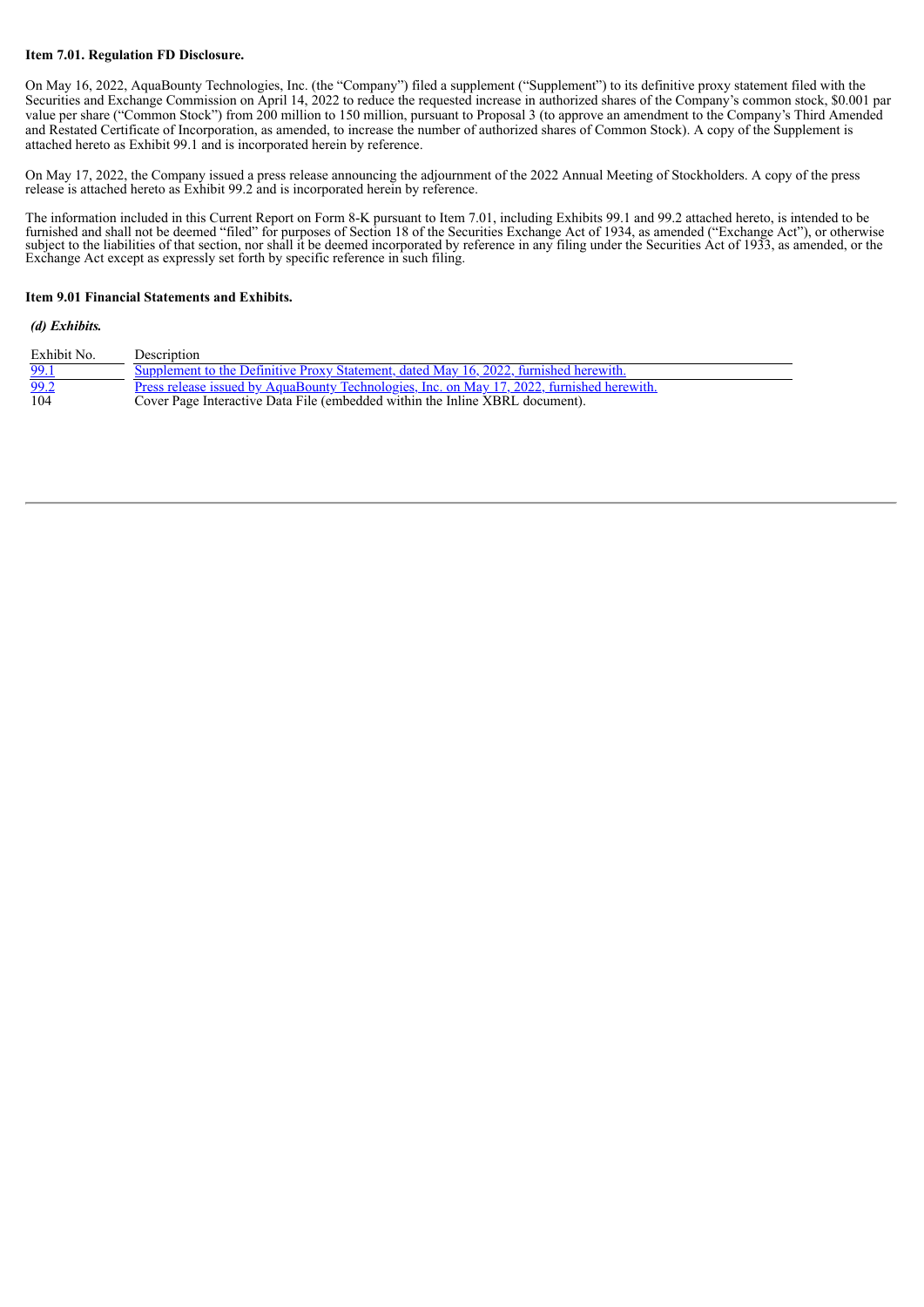# **SIGNATURES**

Pursuant to the requirements of the Securities Exchange Act of 1934, the registrant has duly caused this report to be signed on its behalf by the undersigned hereunto duly authorized.

AquaBounty Technologies, Inc. (Registrant)

May 17, 2022 /s/ David A. Frank David A. Frank Chief Financial Officer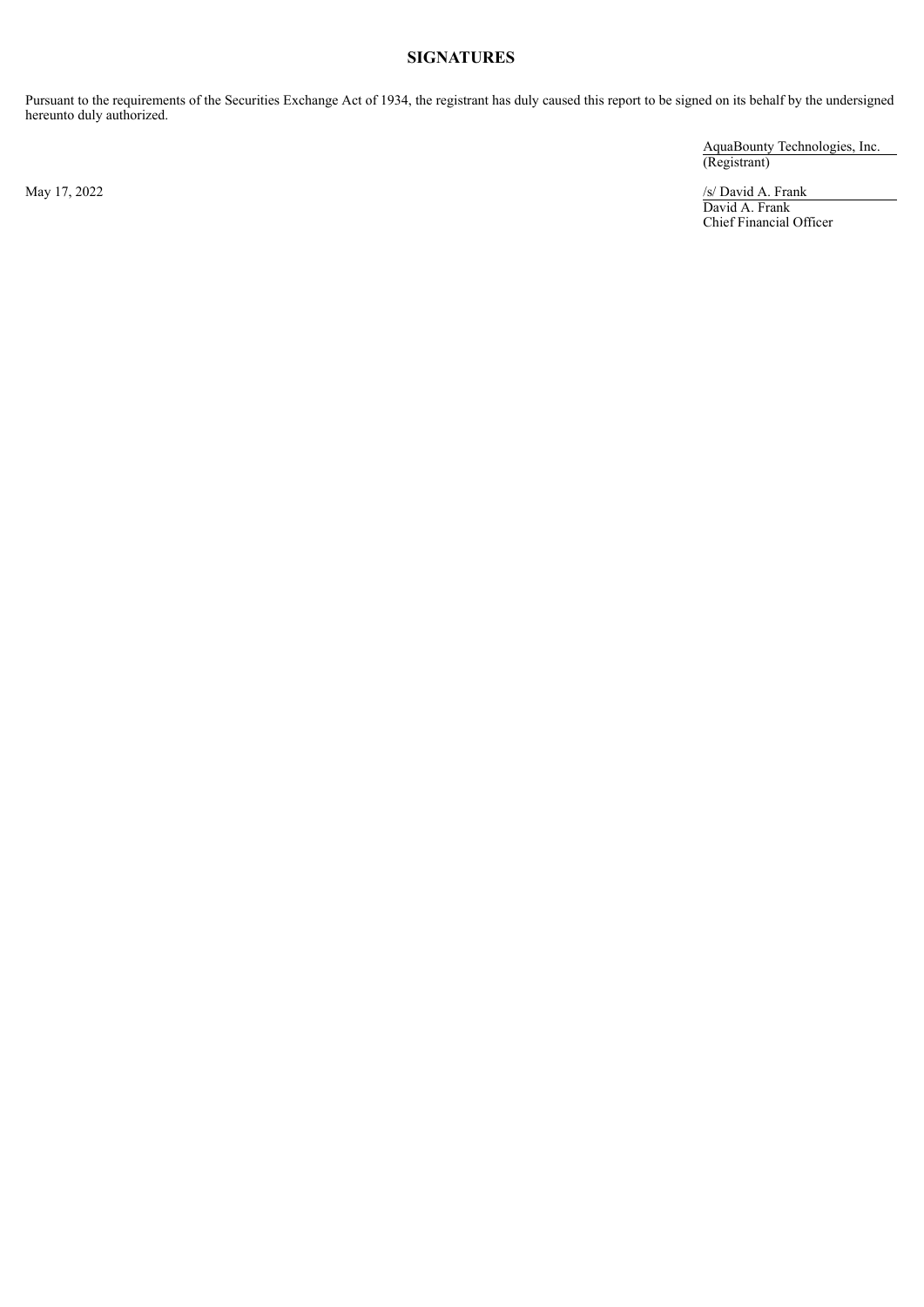

### <span id="page-3-0"></span>**AquaBounty Announces Adjournment of Annual Meeting of Stockholders until May 27, 2022**

**MAYNARD, Mass., May 17, 2022 --** AquaBounty Technologies, Inc. (NASDAQ: AQB) ("AquaBounty" or the "Company"), a land-based aquaculture company utilizing technology to enhance productivity and sustainability, today announced the adjournment of its 2022 Annual Meeting of Stockholders ("Annual Meeting"), with respect to all proposals set forth in its Definitive Proxy Statement filed with the U.S. Securities and Exchange Commission on April 14, 2022 (the "Proxy Statement") until May 27, 2022 at 8:30 AM (Eastern Time). The Annual Meeting was convened and adjourned without any business being conducted.

The Annual Meeting will resume as a virtual meeting held via live webcast on the Internet on May 27, 2022, at 8:30 AM (Eastern Time) at www.meetnow.global/MC57T9H. The record date for determining stockholders eligible to vote at the Annual Meeting will remain the close of business on March 30, 2022.

During the current adjournment, the Company continues to solicit votes from its stockholders with respect to all proposals set forth in the Proxy Statement.

At the time the Annual Meeting was adjourned, proxies had been submitted by stockholders representing approximately 63% of the Company's shares outstanding and entitled to vote, which constituted a quorum. At the time of the Annual Meeting, votes were sufficient to approve 1 (electing eight directors to serve on the Company's Board of Directors) and 2 (ratification of the Company's independent registered public accounting firm), but were not sufficient to approve Proposal 3 (to approve an amendment to the Company's Third Amended and Restated Certificate of Incorporation, as amended, to increase the number of authorized shares of the Company's common stock, \$0.001 par value per share ("Common Stock"), from 80,000,000 to 150,000,000). Further information on Proposal 3 may be found in the Proxy Statement, as supplemented. The Company's Board of Directors believes that the approval of Proposal 3 is in the best interests of the Company and its stockholders. In the event Proposal 3 is not approved, there may not be sufficient shares of Common Stock for the Company to raise necessary capital to continue and grow its operations.

Proxies previously submitted with respect to the Annual Meeting will be voted on all proposals at the adjourned Annual Meeting unless properly revoked, and stockholders who have previously submitted a proxy or otherwise voted need not take any action.

The Company encourages all stockholders of record as of March 30, 2022 who have not yet voted to do so by 8:30 AM, Eastern Time, on May 27, 2022. If you have questions or need assistance voting your shares, please contact:

> Georgeson LLC 1290 Avenue of the Americas,  $9<sup>th</sup>$  Floor New York, NY 10104 Toll Free: 800-457-0759